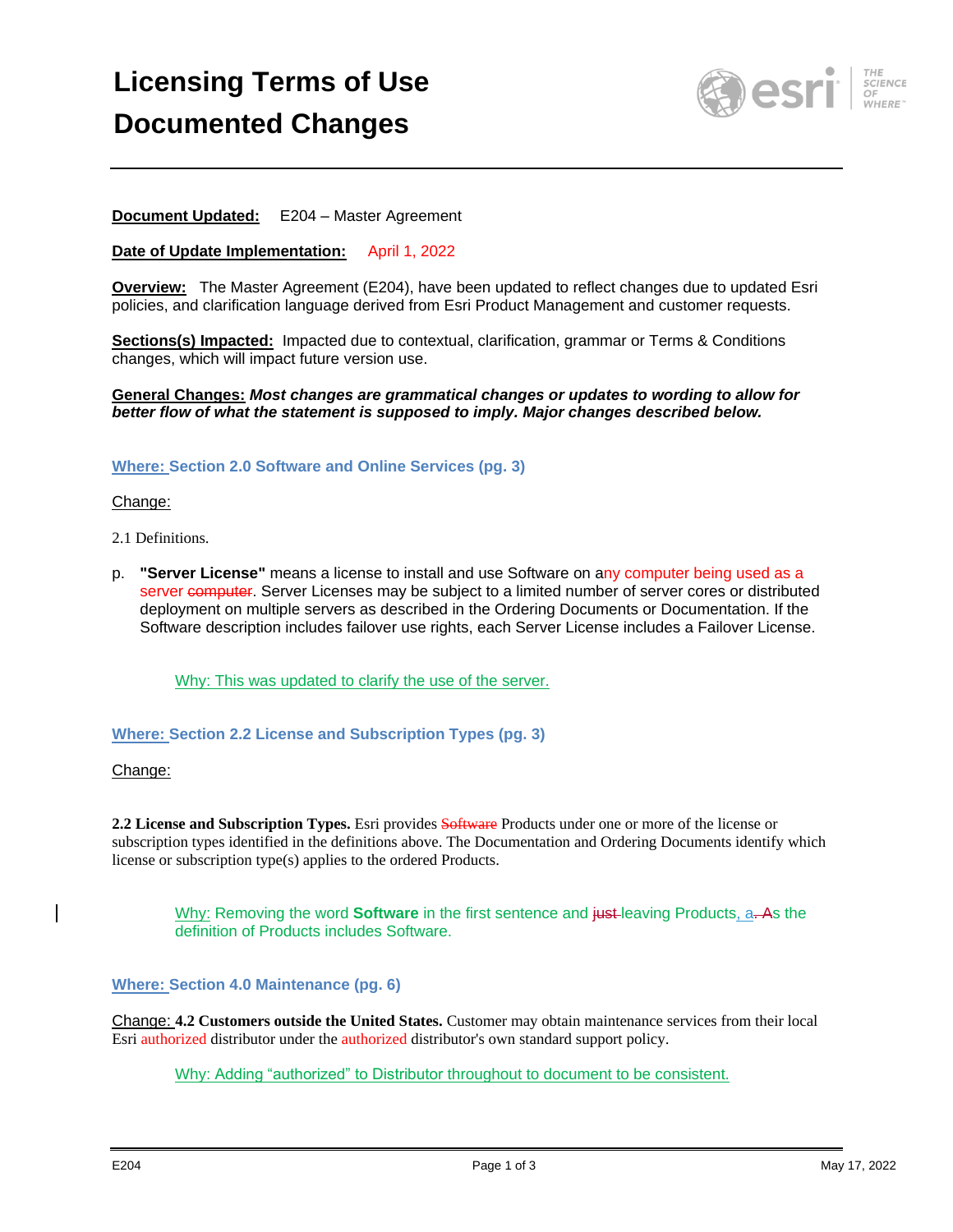## **Where: Section 5.4 Ownership of Deliverables and Inventions. (pg. 7)**

## Change:

- a. Esri or its licensors own and retain ownership of Deliverables.
- b. Each party will retain all rights, title and ownership to any Inventions made or conceived solely by its the respective Party's Inventors during the term of this Agreement, including, but not limited to, such Inventions that Esri's Inventors solely make or conceive while providing technical assistance pursuant to this Agreement. The parties will jointly own any Inventions made or conceived jointly by Inventors from both Parties.
- c. The parties will jointly own any Inventions made or conceived jointly by Inventors from both Parties. The Parties will negotiate in good faith and cooperate reasonably in (i) deciding whether or not to seek or maintain, or to continue to seek or maintain, patent protection in any country on any joint Invention and the extent and scope of such protection and (ii) protecting and enforcing any patents issued on such joint Invention.

Why: This was made as a change to provide clarity around ownership and keep concepts relating to joint ownership in the same section

### **Where: Section 5.9 Payment; Invoices (pg. 8)**

### Change:

### c. **For Time and Materials Task Orders.**

1. Esri will submit to Customer written monthly invoices to the Customer address provided in the Task Order. The invoices will include the payment due for work performed, including travel time, and any other direct costs (ODCs) incurred as authorized under a Task Order. The amount invoiced for labor will be equal to the number of hours expended during the previous month, multiplied by the applicable labor rates. Esri will invoice meals on a per diem basis in accordance with the full daily limits specified on the government Defense Travel General Services Administration (GSA) website at https://www.gsa.gov/ [https://www.defensetravel.dod.mil/site/perdiemCalc.cfm.](https://www.defensetravel.dod.mil/site/perdiemCalc.cfm) Esri and Customer may include hourly labor rates in this Agreement; if the parties elect to do so, Attachment D will identify the hourly labor rates for each labor category. Esri may change hourly labor rates for Services; any increase in the first 5 years will not exceed 5 percent per year. Esri will invoice ODCs, including travelrelated expenses incurred, plus a 15 percent burden.

Why: This weblink was updated. This new weblink also applies to international travel.

### **Where: Section 7.0 Training (pg. 10)**

### Change:

k. **"Learning Management System or "LMS"** shall mean third-party software acquired separately by Customer that allows Customer to consume E-Learning Content (SCORM Format) for the purpose of re-serving it to the Customer's internal employees.

Why: New definition was added.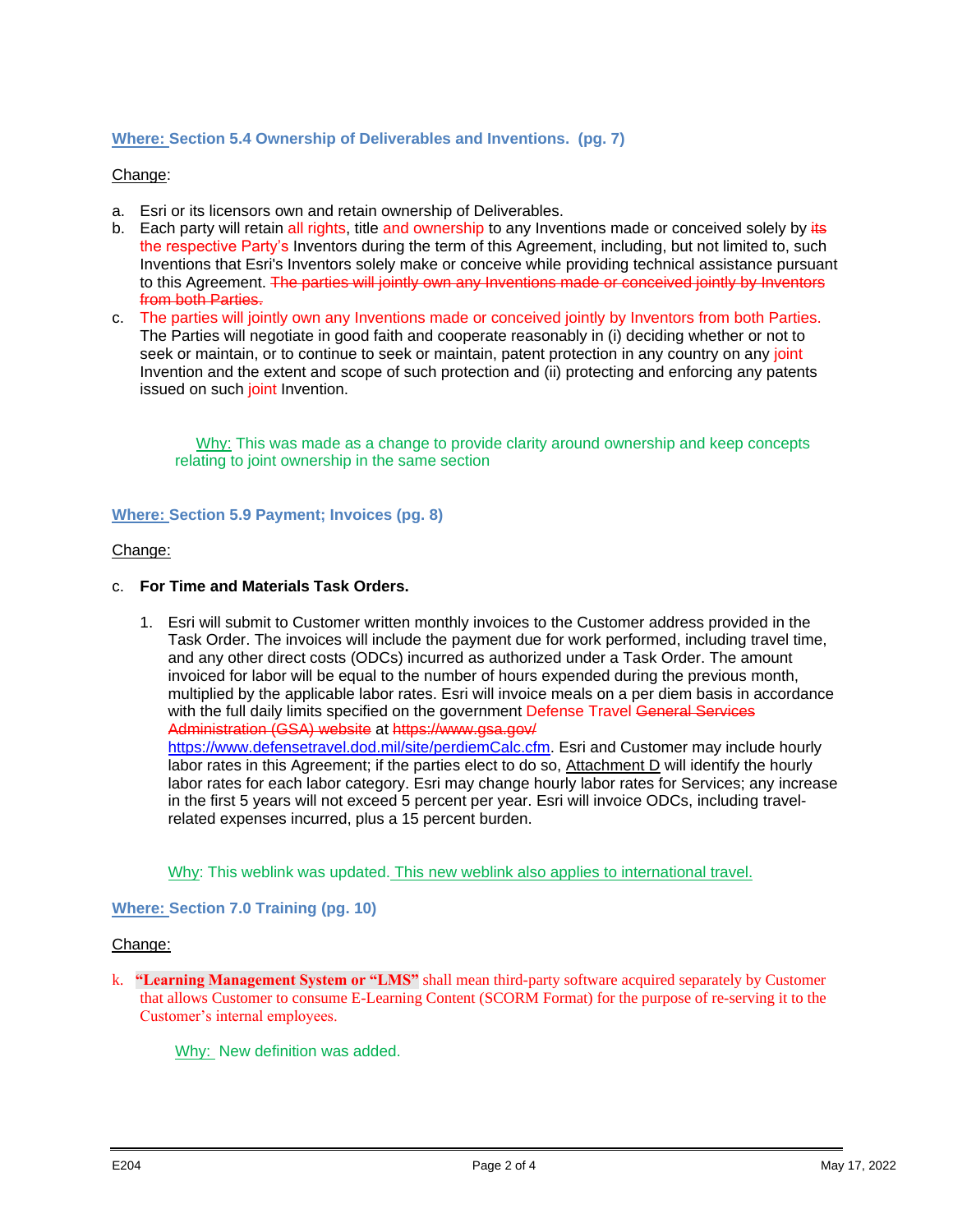## **Where: Section 8.7 Travel and Per Diem Expenses (pg. 13)**

Change: **8.7 Travel and Per Diem Expenses.** Any Esri travel and per diem expenses will be quoted separately. Travel expenses will include a 15 percent burden, and per diem will be determined in accordance with the full daily limits specified on the government Defense Travel General Services Administration (GSA) website at [https://www.defensetravel.dod.mil/site/perdiemCalc.cfm.](https://www.defensetravel.dod.mil/site/perdiemCalc.cfm) https://www.gsa.gov/. Customer will use Learning and Services Credits for travel and per diem expenses.

Why: This weblink was updated. This new weblink also applies to international travel.

## **Where: Section B.3.4 Disclaimers (pg. 18)**

## Change:

**b. Third-Party Websites; Third-Party Content. Esri is not responsible for any third-party website or Third-Party Content that appears in or is referenced by Esri Offerings or Esri websites, including [www.esri.com,](http://www.esri.com/) [www.developers.arcgis.com,](http://www.developers.arcgis.com/) livingatlas.arcgis.com and [www.arcgis.com.](http://www.arcgis.com/) Providing links to third-party websites and resources does not imply an endorsement, affiliation, or sponsorship of any kind.**

Why: Added the two new landing pages that may be reached through esri.com as highlighted in red as these are pages at which customers may gain access to Third-Party Content as described in this section.

## **Where: B.5.4 Conditions for Indemnification. (pg.20)**

## Change:

**B.5.4 Conditions for Indemnification.** As conditions for indemnification, but for those defined as Infringement Claims (see B.5.2 c.), Indemnitee will (i) promptly notify Esri in writing of the Claim, (ii) provide all available documents describing the Claim, (iii) give Esri sole control of the defense of any action and negotiation related to the defense or settlement of any Infringement Claim, and (iv) reasonably cooperate in the defense of the Infringement Claim at Esri's request and expense.

Why: Removing "Infringement" as "Claim" is already defined to include Infringement, making these references redundant.

**Where: B.7.3 Export Compliance (pg. 20)**

# **Change:**

**B.7.3 Export Compliance.** Each party will comply with all applicable export and trade sanctions laws and regulations export laws and regulations, including the US Department of Commerce's Export Administration Regulations (EAR), the US Department of State's International Traffic in Arms Regulations (ITAR), the US Department of Treasury, Office of Foreign Assets Control (OFAC) Regulations, and other applicable export laws. Customer will not export, reexport, transfer, release, or otherwise dispose of, in whole or in part, or permit access to or transfer or use of Services or Esri Offerings to any United States embargoed countries currently including Iran, Syria, North Korea, Cuba, Crimea region of Ukraine, the Donetsk People's Republic (DNR) and Luhansk People's Republic (LNR), or denied entities or persons except in accordance with all then-current applicable US government export laws and regulations. Customer will not export, reexport, transfer, or use Services or Esri Offerings for certain missile, nuclear, chemical, or biological activities or end uses without proper authorization from the US